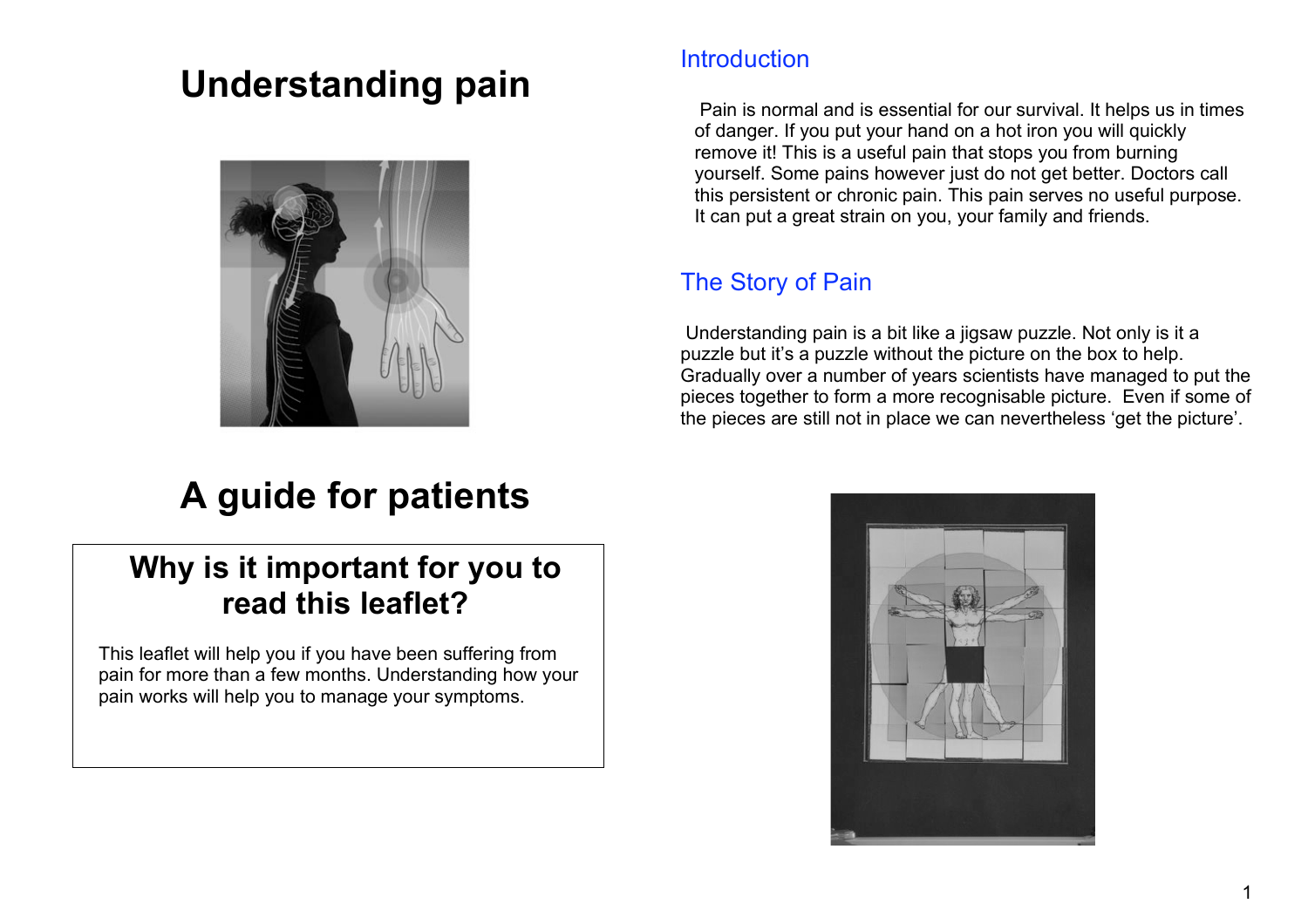Hearing, sight, smell, taste and touch are senses that give us information about our world. Humans have developed a complicated sensory system. These systems enable us to take the right actions for our survival, e.g. if something smells off we don't eat it. If we hear or see a car coming we don't cross the road.

 Our sensory system lets us know where we hurt and what sort of pain we are experiencing. E.g. if we have been sitting in one position for a long time our sensory system will remind us to move. At the same time, our brain remembers this and we learn not to do these things again. E.g. we know not to put a hand on a hot iron because we've have learnt and remembered not to do it.

There are three types of nerve endings.

- One responds to heat, e.g. If it is too hot or cold it hurts
- One to touch, e.g. too much pressure and it hurts
- One to chemicals, e.g. if we experience a wasp or nettle sting it hurts

There does not seem to be a specific pain nerve ending. Although each trigger is different we feel each as pain.



 When we don't hurt our nerves are still active. The nerves sense that the temperature feels just right. The pressure of our clothing feels nice and the chemical levels in our blood are good.

#### Our brain

When our nerve endings experience a change in the temperature, pressure or chemical levels within our tissues it is our brain that senses what is happening. Our brain may interpret this as pain. Experiments have shown that if the brain is unconscious and not alert we will not feel any pain. If we are asleep or distracted we don't feel as much pain as we would if we Nerve endings and the state of the state of the state of the state of the state of the state of the state of the state of the state of the state of the state of the state of the state of the state of the state of the state

**Key message 1** Our brain decides how much pain we feel

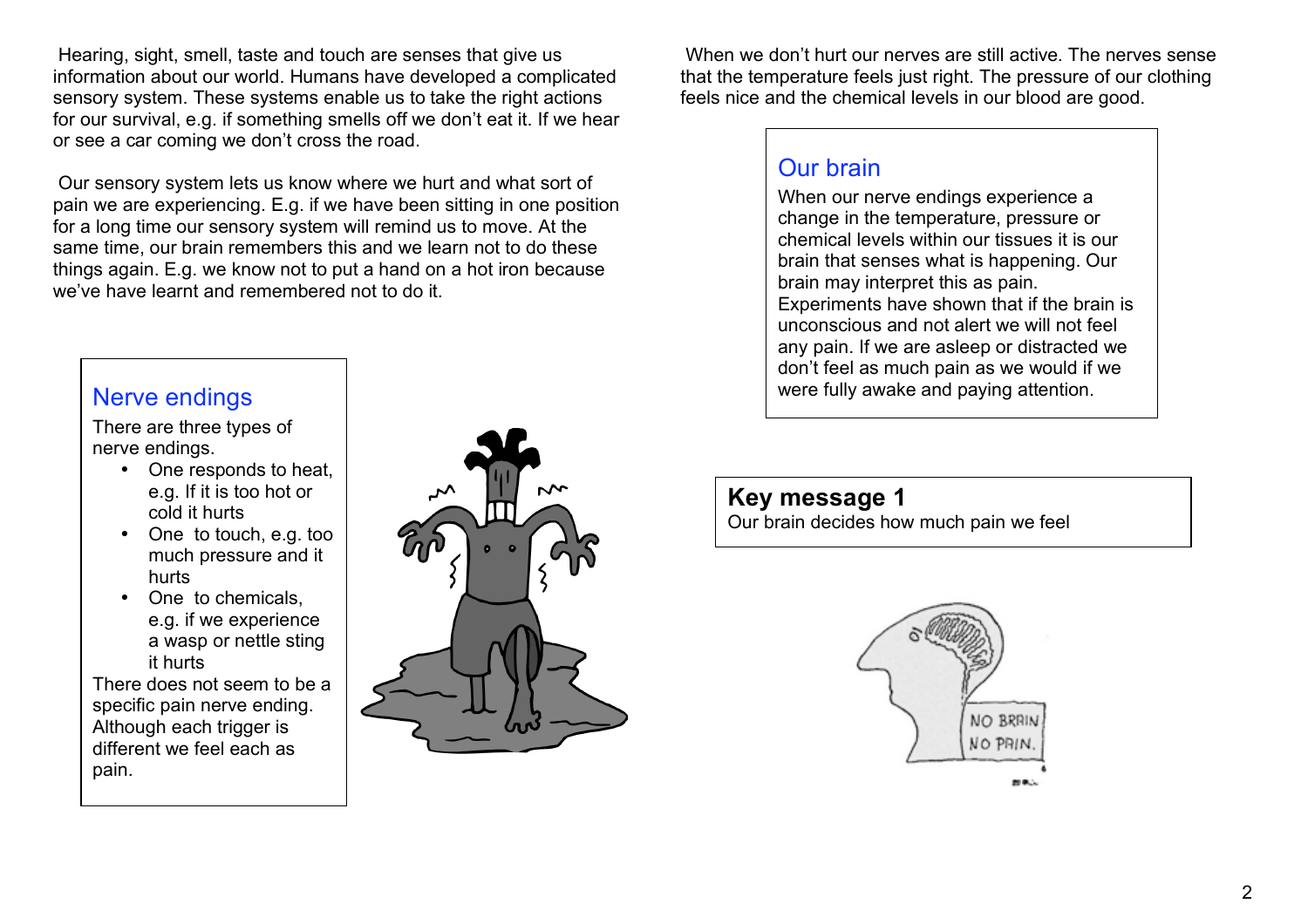## **The science of pain**

Three hundred years ago it was thought that signals were sent from the skin to a pain centre in the brain. The signals travelled up the nerve like the fire along a fuse wire.



Descartes 1664

Anatomists then found nerves which seemed to agree with this theory. This theory does not answer some of the questions that continued to puzzle scientists, e.g.

- How can pain of an amputated limb ('phantom limb pain') still be felt when the limb no longer exists?
- Why doesn't cutting nerves work? Operations done in the 50's to cut nerves did not help chronic pain sufferers
- How can the pain of a heart attack go into your left arm?

You may actually have had experiences that show how the fuse wire theory can not be the whole picture.

• How sore is a paper cut? A paper cut can be unexpectedly sore for such a small injury. This is an example of a small injury giving high intensity of pain.

• Have you ever found a bruise that you didn't know was there? Clearly you suffered an injury but it didn't hurt at the time. This is an example of a definite injury not giving pain.

Research has shown that there are many people living with changes on X-rays or scans who do not have pain. Many people who are in pain have normal looking scans and X-rays!



This patient has arthritis on x-ray but feels no pain

This patient has a normal x-ray but feels pain

This can be the case after laparoscopy when nothing untoward is found but pain persists; or when pain persists despite medical treatment of a condition such as endometriosis.

#### **Key message 2**  There is often little or no link between pain intensity

and damage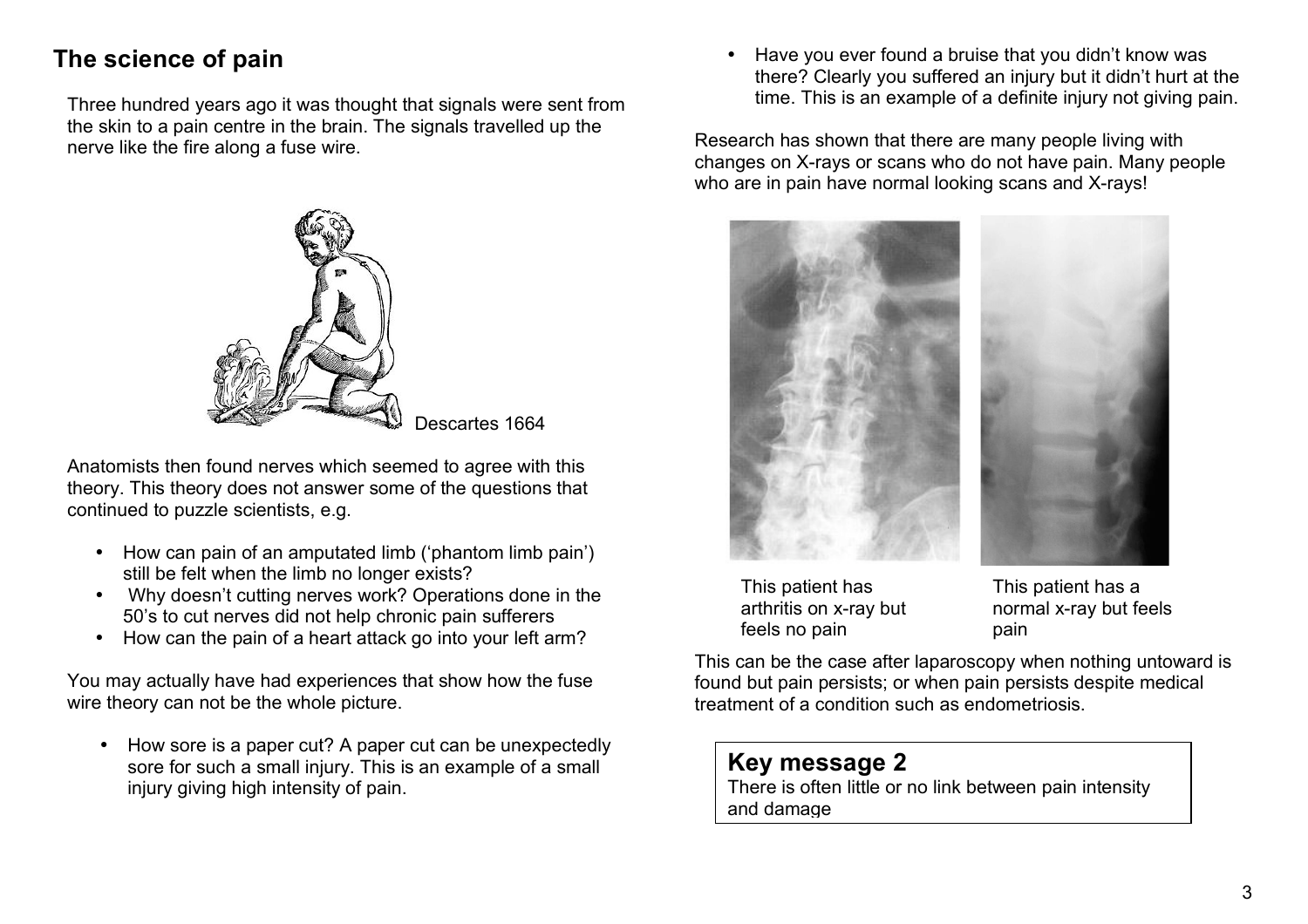#### THE GATE-CONTROL THEORY OF PAIN

## **Pain gate**

 How can a small injury sometimes result in intense pain yet other injuries sometimes result in no pain at all? How can an amputated leg still hurt?

These questions led two doctors in the 1960's to believe that there must be more to pain than was originally thought. They suggested the idea of pain 'gates' that allow or prevent signals getting to the brain. This idea is now accepted and we know how it works.

- 1. Each sort of nerve, i.e. ones that respond to pressure, chemicals or temperature has a certain size of nerve to carry its signals. The thicker the nerve, the faster the signal will travel
- 2. The nerve from the skin to the brain is not continuous but is in three stages with gaps between them. The first order nerves go from the skin to the spinal cord; the second order nerves goes up the spinal cord to brain; and the third order nerves go around in the brain.
- 3. When signals reach the gap they have to cross it.

## **Opening and shutting the pain gate**

Signals travelling up the fast-track nerves will get to the gap first. When signals travelling along the slower nerves reach the gap the second order nerve endings are already 'full'. This means the slower signals can't get through. The 'gates' are closed. Touch sensation travels up the fast tack nerves. This is how 'rubbing it better works. Some medications and applying heat also work this way.

Chemicals (e.g. endorphins) which the brain can release can also stop the pain signals crossing the gaps. This explains those injuries that don't appear to hurt. Many wounded soldiers or victims of trauma have reported little or no pain at the time of injury. We often hear stories of people doing heroic acts even though they have injuries themselves.



 Our understanding of the pain gate has given an explanation to some of these strange questions. The severity of injury or degeneration cannot predict the severity of any pain. There are many other factors that affect what we each feel and experience.

### **Key message 3**

In pain management there are things we can each do that may help close the gate. We should do more of them. There are also things that help to open the gate. We should do less of them

#### **Wind-up "**

Researchers have looked into how nerves function and now understand it better.

Nerves that signal a lot over a period of time are able to turn up the volume of the pain. It can also be likened to a fire alarm; the bell keeps ringing even after the fire has been put out. The nerves become "wound up". This means they respond much more readily and for much longer. The condition causing the pain may not have changed. For example the wound may have healed following an operation, or there may be the same amount of endometriosis seen on investigation. It is the wound up nerves that have changed.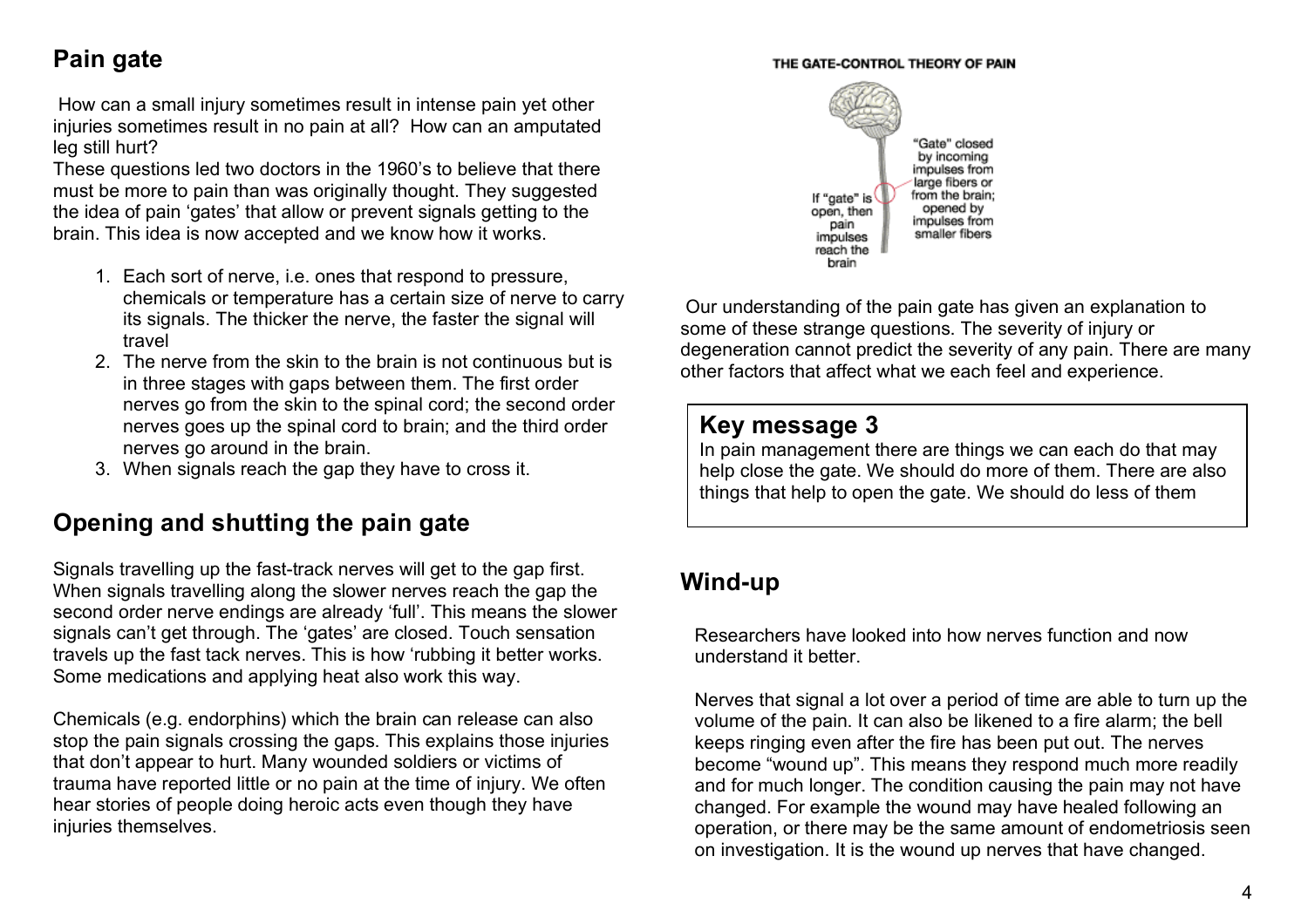The brain is now receiving many more signals so it hurts more.



 At the gap in the nerves lots of chemicals are released. This is because of the increase in signals. Nearby nerves sense this and grow 'sprouts' to pick up these signals. These new nerves are now involved, sending even more signals along the system. This can then make us feel our pain has spread.

 The theory that the nervous system is like a simple fuse wire has altered. We now agree that it is changeable or "plastic", i.e. it changes in response to what is happening. This is called 'neuroplasticity' or 'wind-up'. Luckily we can reverse these changes.

**Key message 4** Chronic or persistent pain<br>Through pain management, people with chronic and persistent and persistent larger bank of memories. pain can wind-down their pain system

## **Attention or distraction and pain**

 Scientists have also shown how attending to our pain helps to wind up the system. In hospitals, play therapists keep the children minds off their traumas through play. Scientists have discovered that chronic pain sufferers' symptoms are better when they are distracted. Some pain sufferers report getting into a habit of daily self-checking to see if the pain is still there (called hyper-vigilance). This activity will in itself help to wind up the pain system.

Understanding the effect 'wind up' has on pain is the first step to change and winding down the pain system.

#### **Key message 5**

Distraction will wind down our pain system

### **Memory**

larger bank of memories. Memory also plays a part. We have all learnt that if we put our hand on a hot iron it will hurt. We all have our personal memory bank of painful experiences. Chronic or persistent pain sufferers have a



Those of us with chronic pain will have more, fresher and stronger memories of things that hurt. We will know that doing a particular activity or movement is going to hurt. This either stops us from doing it or makes us fearful or anxious about doing it. We will start to adapt to avoid the pain.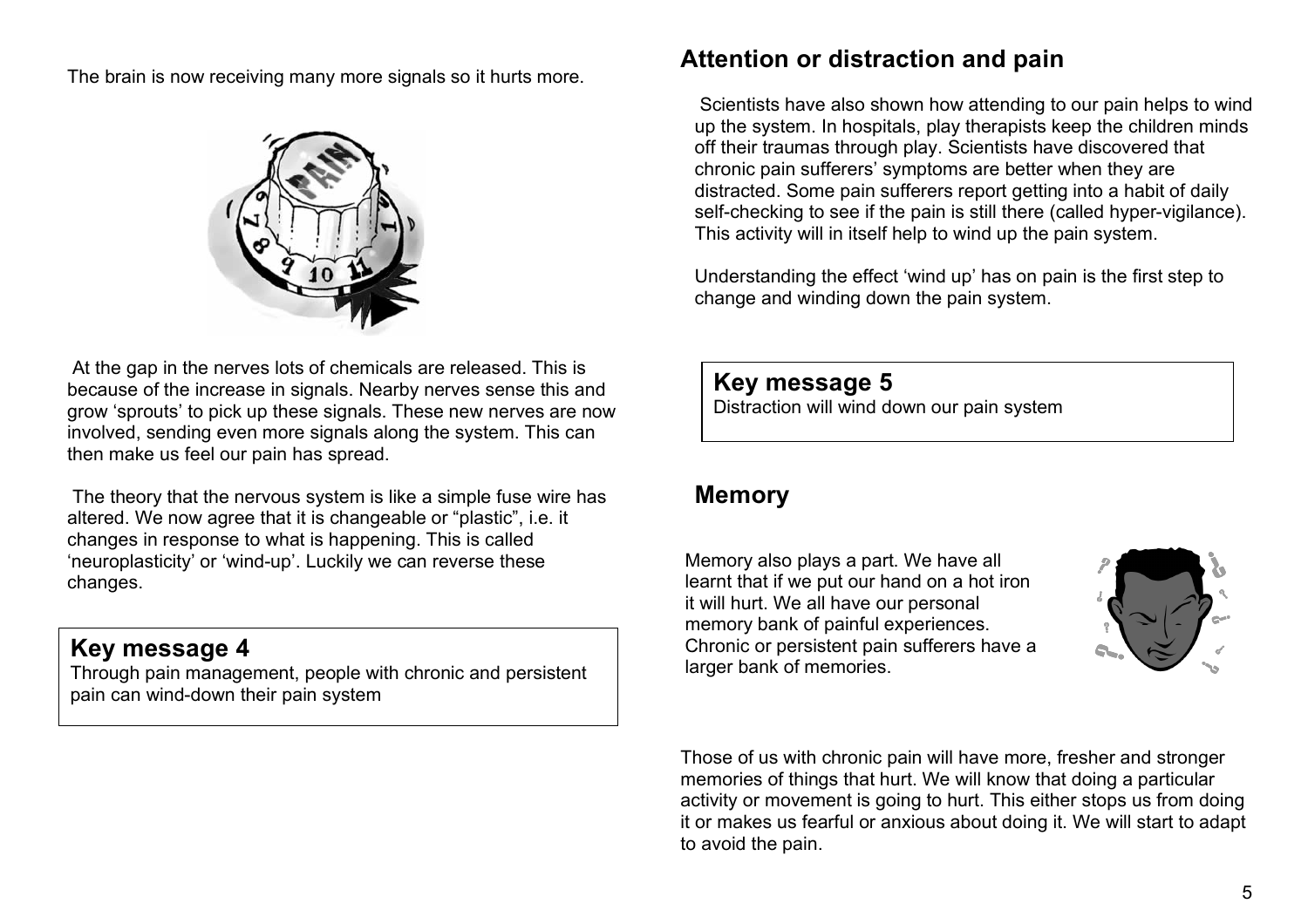Our posture and body movements may change and this can lead to weakness and stiffness. Unusual movement patterns lead to other changes in our bodies and prevent normal healing and recovery. To overcome this we need to install new memories that are not associated with pain. With practice we can learn to move normally again. Exercise helps with this. This helps reduce stiffness, make our tissues stronger and give us a healthier body.

**Key message 6** 

Movement helps to reverse unhelpful pain memories

## **Pain and Stress**

Adrenaline is a powerful hormone that is designed to help us when we are in danger. It makes us more alert, our hearts pump a bit faster and it gets more blood to our muscles. If you've ever had a fright your adrenaline levels will have gone up. They normally return to normal once the stressful situation has settled.



Adrenaline is helpful in short bursts like this but when it's high all the time it causes problems.

Having pain is stressful. People with chronic pain tell us that they worry about all sorts of things. Common thoughts can be 'what is causing my pain' or 'is my pain going to stop'. They may be worried about money, work, and relationships. Their adrenaline levels tend to be high. The problem is that adrenalin also stimulates the pain signals and adds to the 'wind-up'.



 Stress also causes our body to produce a hormone called Cortisol. It causes problems such as low mood, poor memory and a decreased ability to fight infection. This is why many people with chronic pain have difficulty concentrating or have frequent colds. Taking action to reduce stress in your life will help to reduce pain.

 Our bodies also produce 'happy' hormones called Endorphins. They are our body's own natural painkillers. They help stop the pain signals crossing the gaps in the nervous system. They can also make us feel better and improve our mood.